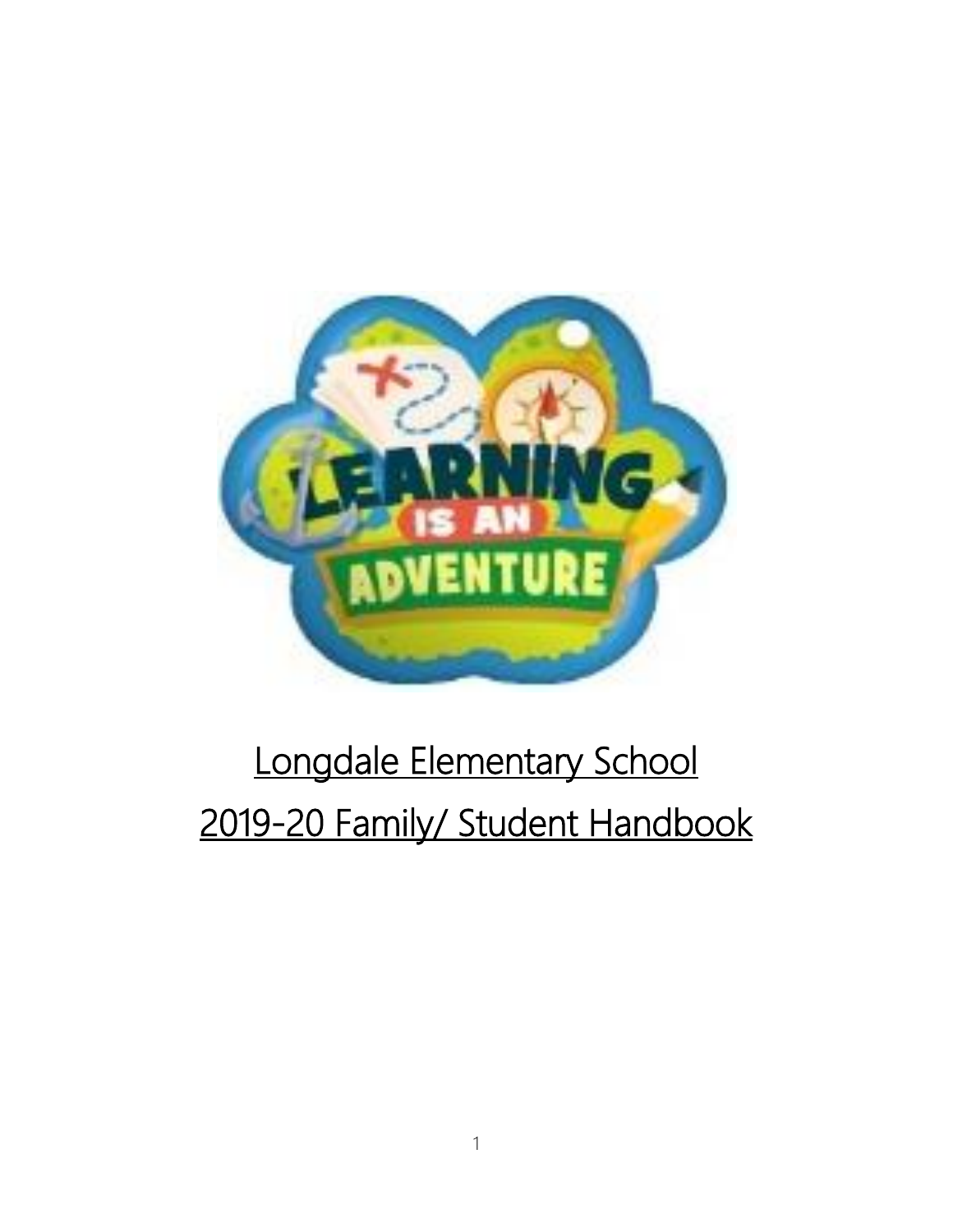## Longdale Elementary School Family Handbook

#### Table of Contents

| Topic                               | Page           |
|-------------------------------------|----------------|
| Introduction from the Principal     | 3              |
| Vision, Mission, and Beliefs        | $\overline{4}$ |
| Henrico Learner Profile             | 5              |
| Attendance                          | $\overline{7}$ |
| Awards                              | 8              |
| Discipline                          | 9              |
| <b>Dress Code</b>                   | 9              |
| <b>Emergency Closing</b>            | 9              |
| <b>Evacuation Drills</b>            | 10             |
| <b>Health Services</b>              | 10             |
| Homework                            | 13             |
| Instruction                         | 13             |
| Lunch Visitation                    | 14             |
| Make-up Work                        | 14             |
| Media Center/Library                | 15             |
| Parent Involvement                  | 15             |
| Parties/Birthdays                   | 15             |
| Policies and Regulations            | 15             |
| <b>PTO</b>                          | 16             |
| <b>Report Cards and Recognition</b> | 16             |
| Safety Patrol                       | 16             |
| <b>School Nutrition Services</b>    | 16             |
| <b>School Store</b>                 | 17             |
| <b>Student Council Association</b>  | 17             |
| <b>Student Records</b>              | 17             |
| <b>Support Personnel</b>            | 18             |
| <b>Textbooks</b>                    | 19             |
| Transportation                      | 19             |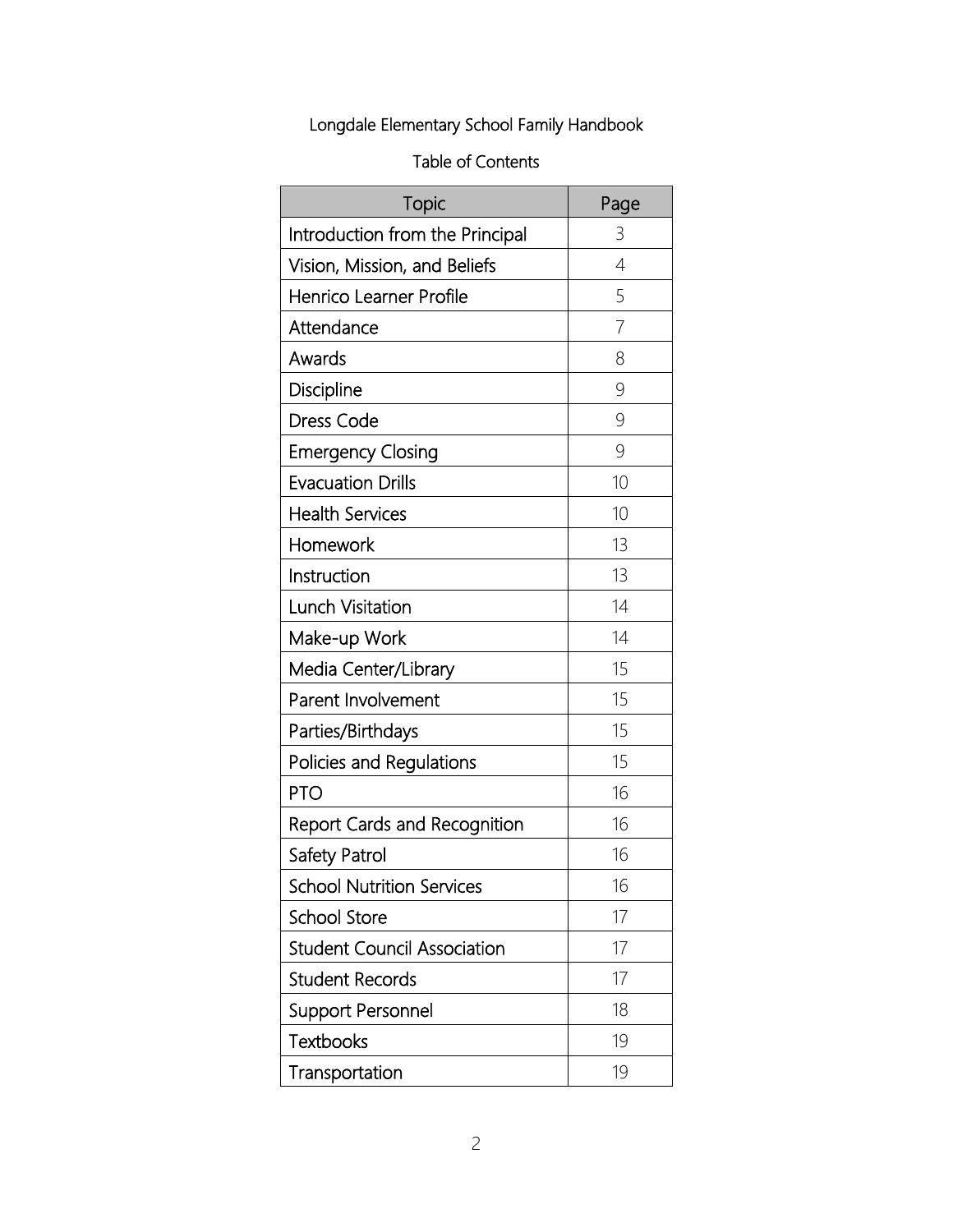#### INTRODUCTION FROM THE PRINCIPAL

Welcome to Longdale Elementary School! Originally built in 1933, Longdale has a long tradition of academic excellence and community pride. Currently, Longdale has a population of 485 students in grades PreK through 5<sup>th</sup>. Longdale is a Title I Schoolwide Program and has two PreK classes through Federal Programs.

Technology abounds at Longdale. All classrooms, PreK-5th, have a Promethean Board to promote student engagement and quality instruction. Students also have access to laptop computers, iPads, iPods, slates, and document cameras. Students in grades 2nd through 5th have their own laptops allowing them to conduct research and showcase their knowledge through technology. At Longdale, there are approximately eighty staff members who are dedicated to ensure academic and socio-emotional success for all our students.

At Longdale, we continue to build on the success of our solid foundation as we implement small group, differentiated reading and math instruction and provide quality intervention and enrichment opportunities. This year we will continue our integration of STEAM opportunities throughout the school day so all students can experience Deeper Learning through activities that promote Creative Problem Solving, Communication, Creativity, and Cooperation.

Our theme for the 2019-2020 school year is "Learning is an Adventure at Longdale Elementary!" Daily our students at Longdale will explore their world and expand their knowledge as they become Global Citizens with Quality Character and as they acquire the knowledge skills needed to enable them to learn Anytime and Anywhere. Together the Longdale Faculty and Staff are committed to ensuring that all our Longdale Tigers receive the best education experience possible.

This handbook is designed to keep families well informed of certain procedures and regulations governing our day-to-day activities. The success of our students is our highest priority; therefore, activities, programs, and procedures are of utmost importance. It is important that we work together as a team to accomplish our goal of providing quality instruction for our students. A partnership with families is essential and contributes to the overall success of the school. In this partnership, nothing is more important than doing all that we can to meet the needs of our students. To accomplish this, it is vital you become familiar with the contents of this handbook.

Lara Brooks Principal Longdale Elementary School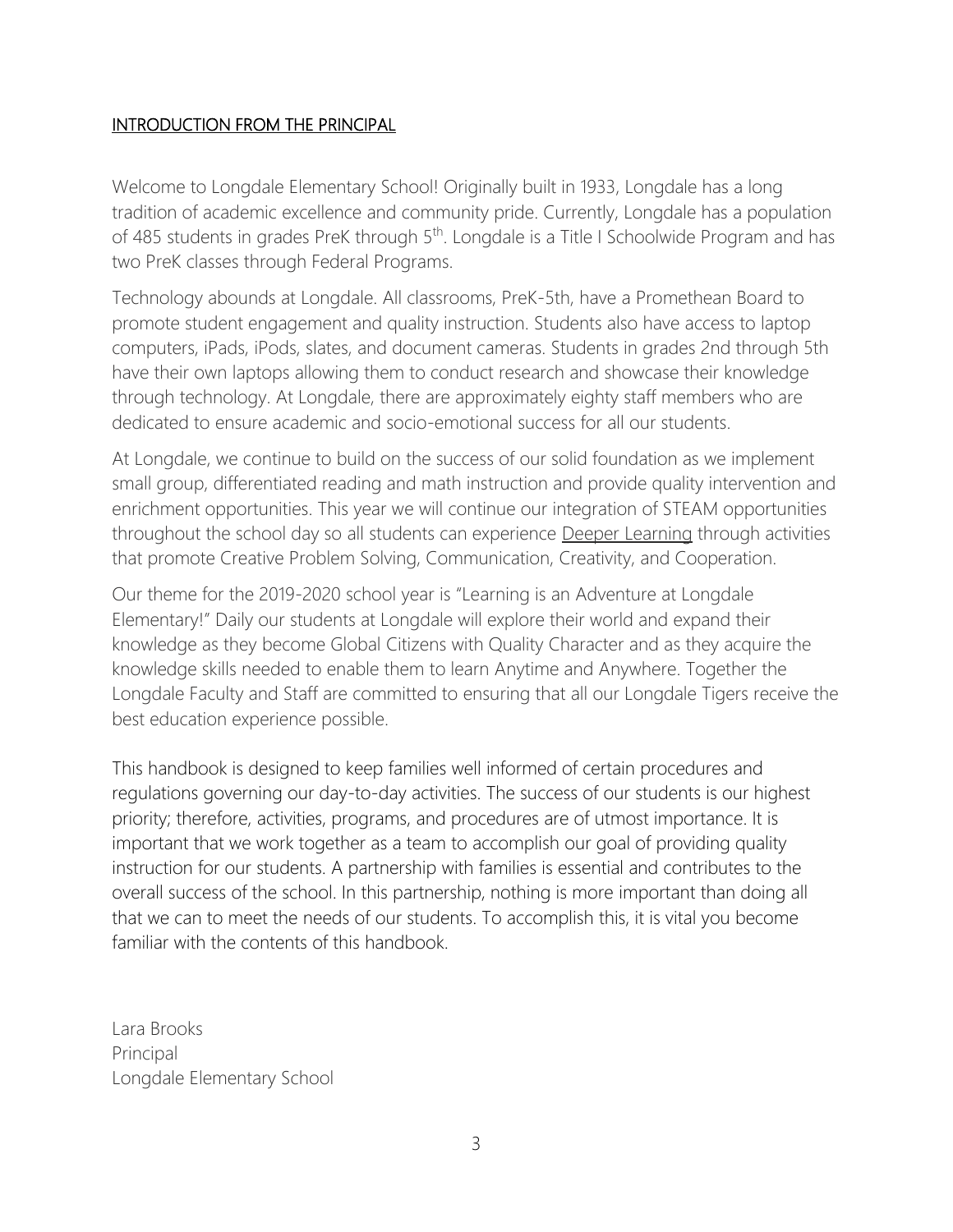## VISION AND MISSION

#### HCPS Vision:

The right to achieve. The support to succeed.

#### HCPS Mission:

Henrico County Public Schools, an innovative leader in educational excellence, will actively engage our students in diverse educational, social, and civic learning experiences that inspire and empower them to become contributing citizens.

Henrico County Public Schools, an innovative leader in educational excellence, will actively engage our students in diverse learning experiences that inspire and empower them to become contributing citizens.

#### BELIEFS:

- We believe in accountability.
- We believe in a school community grounded in respect and integrity.
- We believe in continuous improvement to meet and exceed the challenges of a changing environment.
- We believe that our students can and will learn.
- We believe that success requires shared responsibility among parents, students, and community as stakeholders.
- We believe that excellence is attainable by all.
- We believe that understanding and respecting diversity enriches the individual and community.
- We believe that there is value in learning from each other.
- We believe that individuals are most successful in caring, and well-maintained environment.
- We believe that providing Henrico County students a quality education is the best investment for the future.
- We believe in cultivating positive relationships.
- We believe in the equity of opportunities for personal growth.
- We believe that public education is essential to the survival of a democratic society.

## LONGDALE'S VISION:

Longdale Elementary, in collaboration with staff, parents, and the community, will implement 21<sup>st</sup> century skills to build responsible citizens in a safe and positive learning environment.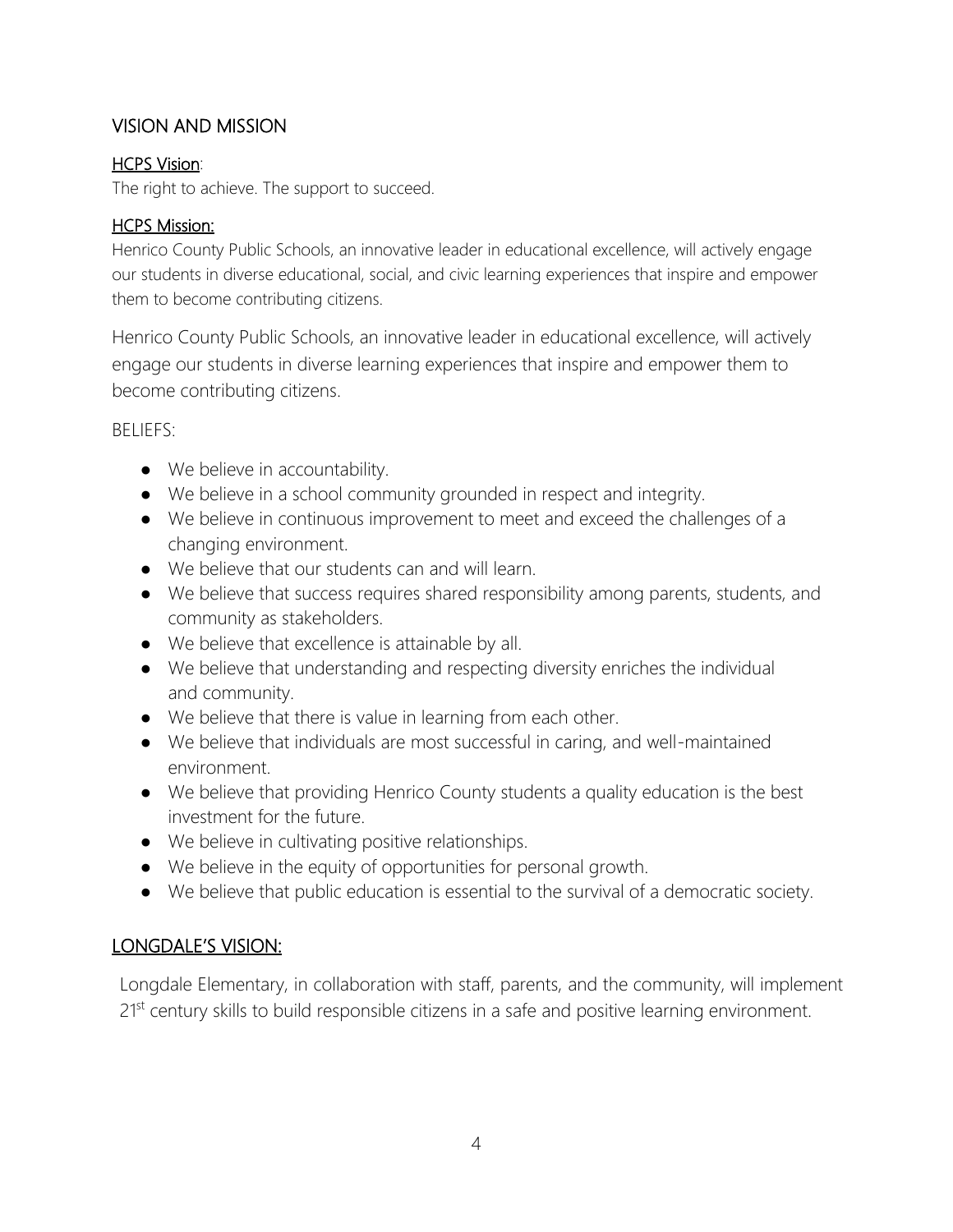#### HENRICO LEARNER PROFILE AND DEEPER LEARNING MODEL

The rapidly changing workforce has expanded our understanding of what it means to provide every child with an education that prepares them for a full and productive life. Students today must compete in a global, knowledge-based, innovation-centered economy. Therefore, students must have opportunities to cultivate the knowledge, skills, and dispositions into deeper learning outcomes necessary to thrive in an increasingly diverse and global society. Because of this, Henrico developed a learning profile that would synthesize seemingly different frameworks into a common vision for all students.

Deeper Learning is Henrico's approach that puts the learner at the center. The core of the model is designed to foster learning experiences that promote learner agency and ask the learner to apply new knowledge in ways that empower them to master essential knowledge, skills, and attributes for learning and life. There are four pillars that we uphold here at Longdale Elementary School:

- Learning is Anytime and Anywhere
- Learning is Authentic and Connected
- Learning is Student Owned
- Learning is Community Supported

Instruction at Longdale Elementary fully embraces the Henrico Learner Profile. We strive to provide educational opportunities and environments where learning is intentional, relevant, creative, and strong. Students play an active role in their own learning. Below are the six components, or 6Cs, of the Henrico Learning Profile along with selected areas of focus for each component.

#### **Quality Character**

|                           |            | Perseverance             | $\circ$ | Self-Care, Self-<br>Advocacy, Self-Esteem | $\circ$    | Building Trust and<br>Showing Integrity |  |
|---------------------------|------------|--------------------------|---------|-------------------------------------------|------------|-----------------------------------------|--|
|                           | $\circ$    | <b>Facing Challenges</b> | $\circ$ | Goal Setting                              | $\bigcirc$ | Reflection                              |  |
| $\bullet$                 |            | <b>Global Citizen</b>    |         |                                           |            |                                         |  |
|                           | $\circ$    | Global Awareness         |         | o Character development                   | $\circ$    | <b>Building Relationships</b>           |  |
|                           | $\bigcirc$ | PBIS                     | $\circ$ | Reinforcement                             | $\circ$    | <b>Active Participation</b>             |  |
| Communicator<br>$\bullet$ |            |                          |         |                                           |            |                                         |  |
|                           | $\circ$    | Active Listening         | $\circ$ | Writing to<br>Communicate                 | $\Omega$   | Student-Led<br>Conferences              |  |
|                           | $\circ$    | <b>Group Discussions</b> | $\circ$ | Presentations                             | $\circ$    | Public Speaking                         |  |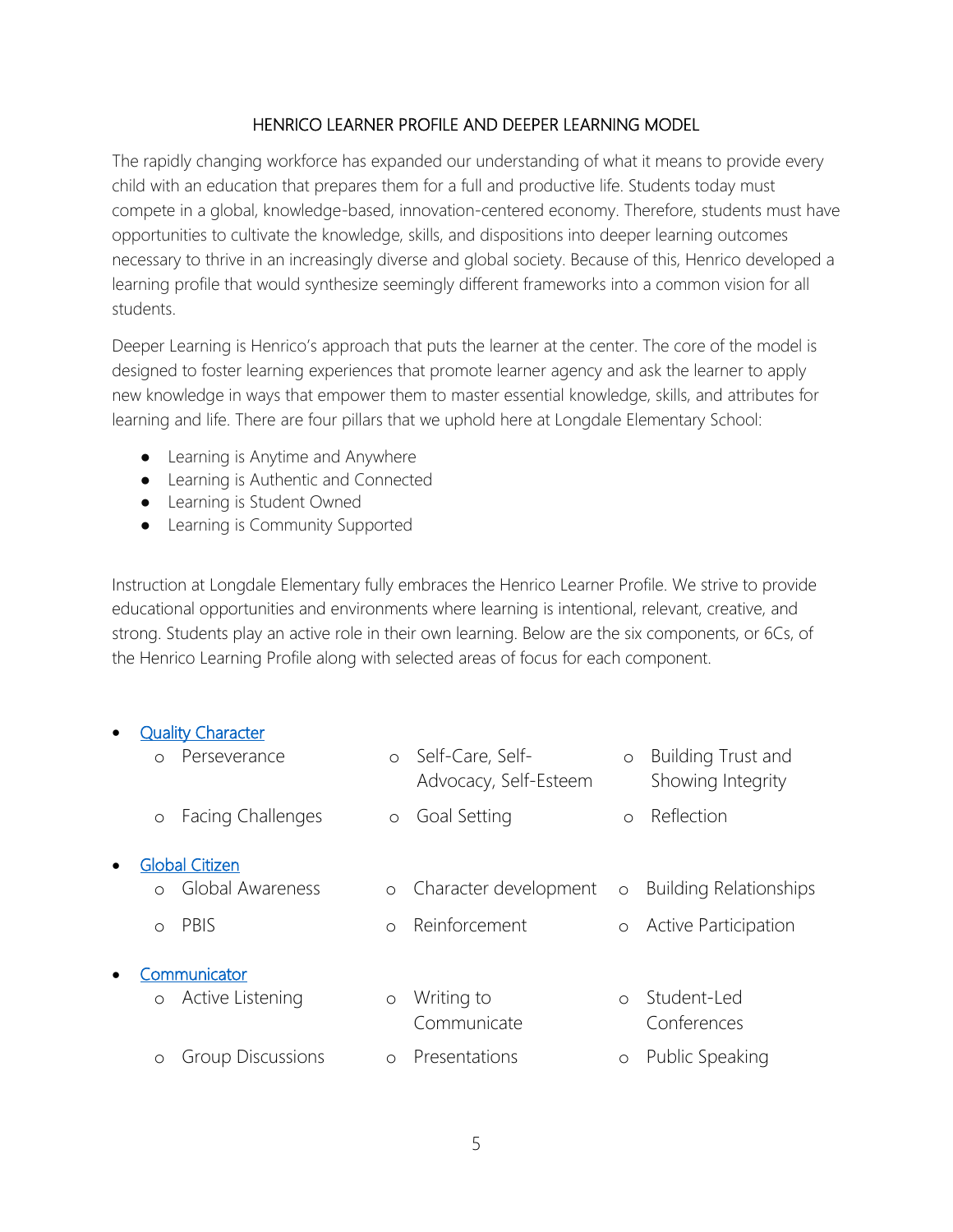#### • [Collaborator](https://docs.google.com/document/d/1Q1PS__pKoHvnKRMuujuahvKexgfV1nZhI-dmihGJrPI/preview)

o Building Team Function and Accountability o Achieving Common Goals o Synergy o Workgroups/Literature Circles

#### • [Critical Thinker](https://docs.google.com/document/d/1XjaEDEWTVa76EocSCunKVp5doi94V2cWXforhFVM_6I/preview)

- o Construct Knowledge o Justifying Solutions o Research and Thesis
	- Building
- o Apply Learning o Problem Solving

#### • [Creative Thinker](https://docs.google.com/document/d/1wYogUS2MsMpiHOUM8wicFfjyTeOVY2g9MZEO1AOG5fY/preview)

- o Experimentation o Student Choice and Voice
- o Flexible Thinking o Design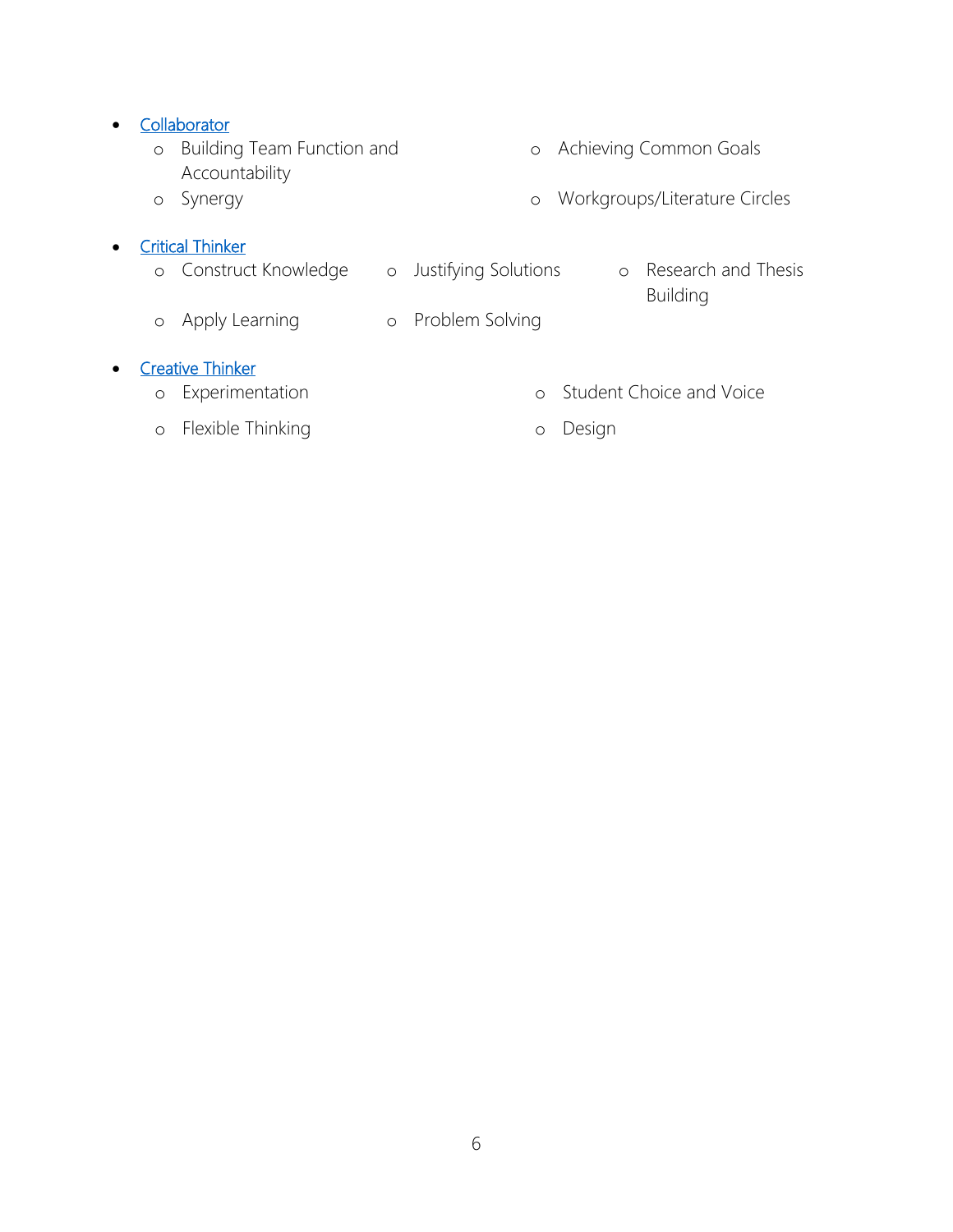## ATTENDANCE:

Good attendance is the first step to successful achievement. Parents are urged to have their children attend school regularly and on time each day. This avoids missed instruction and emotional upsets when students arrive late.

- Office Opens 7:00 a.m.
- Students Begin Arriving 7:20 a.m.
- Tardy Bell Rings (Students are expected to be in their classroom) 7:40 a.m.
- Dismissal Walkers w/parents and Car Riders = 2:05 p.m; Bus Riders Pre K and  $2 = 2:08$  p.m;. Bus Riders Grades KG and  $1 = 2:10$  p.m.; Bus Riders Grade  $5 = 2:12$  p.m.; Bus Riders Grade 3 and  $4 = 2:14$  p.m.
- Buses Depart No Later Than 2:15 p.m.
- Office Closes 4:00 p.m.

NOTE: STUDENT SUPERVISION BEGINS AT 7:20 A.M. Students should not arrive at school before 7:20 a.m. Those students arriving after 7:40 a.m. must be escorted to the main office by a parent or guardian to receive a tardy slip before going to the classroom.

State law requires that parents be contacted when their child is absent. Parents must provide the school with a telephone number where they may be contacted when an absence occurs. Please inform the school of any change in your telephone number.

To assist school personnel, parents are encouraged to call the school at 261-5095 before 8:30 a.m. to report their child's absence. An Automatic Phone Call inquiring about your child's absence will be placed at about 10:00am. In order for an absence to be excused, the school must be notified either by telephone or in writing of the reason for a child's absence. Please call the school to have an absence be excused. Make-up work will be given at the discretion of the teacher for students with unexcused absences.

- Policy on Chronic Absenteeism:
	- a. Between the second and third day of an absence (excused or unexcused) direct contact will be made with the parent by the teacher
	- b. After the fifth day of an absence (excused or unexcused), direct contact will be made with the parent by the counselor and a support plan will be created
	- c. After the fifth day of an unexcused absence, direct contact will be made with the parent by the principal and an intervention plan will be created
	- d. After the tenth day of an unexcused absence, a conference with the principal will be set up within 10 school days
	- e. After this conference, any additional unexcused absences will be reported to the School Social Worker to continue to address.
- A student will be withdrawn from the school roll if absent for 15 consecutive days. If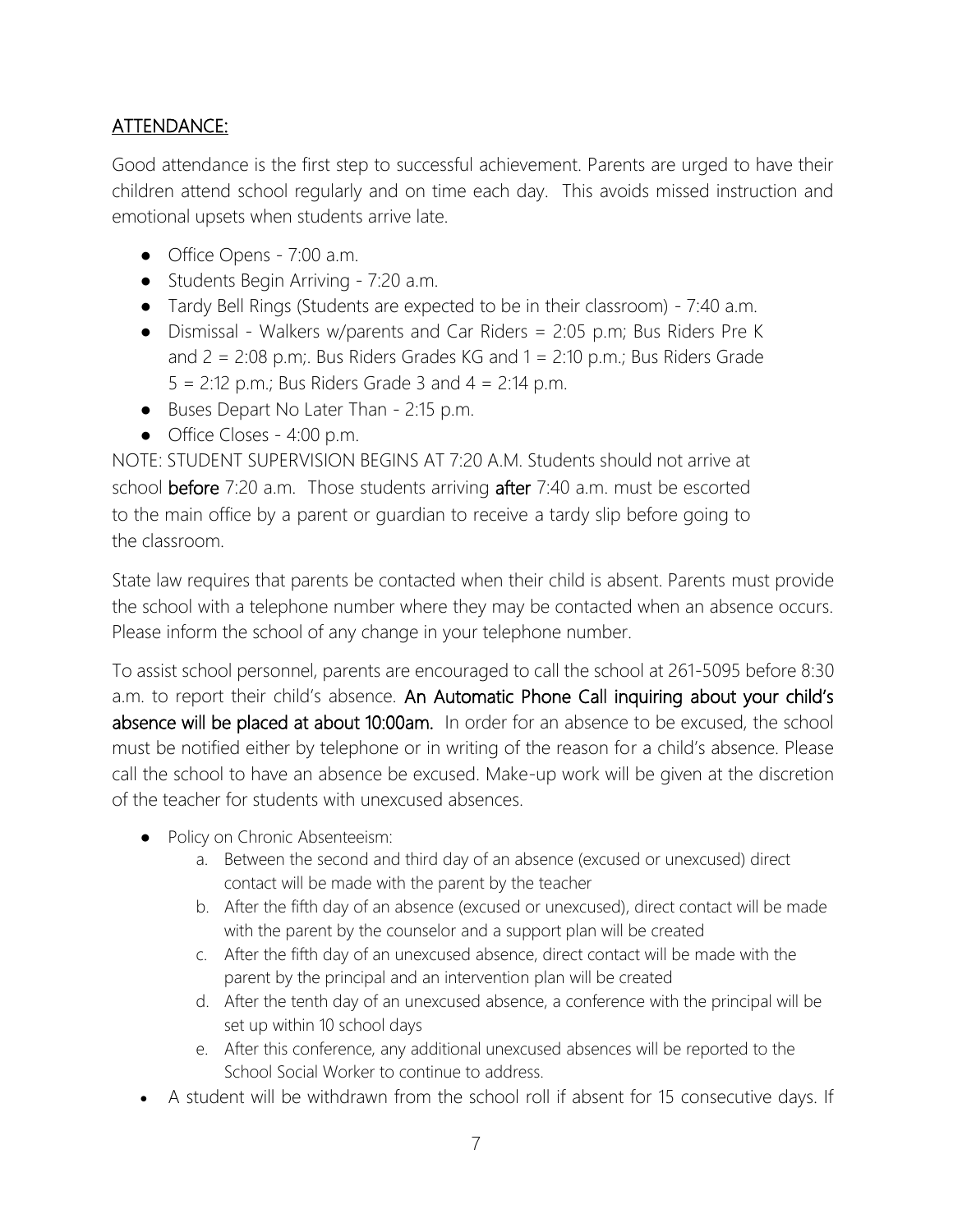you are moving, please notify the office in advance.

Henrico County Unexcused Tardy Plan:

- 5 unexcused tardies teacher calls
- 10 unexcused tardies guidance calls and sends follow-up letter
- 15 unexcused tardies guidance calls and sends follow-up letter
- 20 unexcused tardies attendance/ tardy plan is developed with help of the social worker
- 25 unexcused tardies meeting is held to develop a habitual attendance/ tardy plan with help of the social worker

Students leaving early must be signed out in the office by a parent with a valid ID. If you would like to pick up your child between 1:40 and 2:05, please send a note in advance so that your child is in the office ready to be dismissed. No students will be dismissed between 1:40 and 2:05 without a note as classes are preparing for dismissal and it is extremely difficult to locate students and safely escort them to the office.

### AWARDS

Students will be recognized for good citizenship, academic achievement, attendance and other special school related recognitions. Each nine weeks the children will celebrate their academic and/or behavioral successes at our Longdale "Tiger Rally". Our mission is to honor each child's academic and/or behavioral strengths.

The **Principal Award** can be earned by students in grades 1-5. This award is based on the following academic criteria:

- Grade  $1 -$ all  $4$ 's (Exceeds)
- Grades  $2-5 -$  all A's

The Honor Roll Award can be earned by our students in grades 1-5. This award is based on the following academic criteria:

- Grade 1 -- all 4's (Exceeds) and/or 3's (Meets)
- Grades  $2-5$  -- all A's and/or B's

The Excellent Attendance Award can be earned by students, who have been absent (1) day or less during the grading period. Students can have no more than (1) excused/unexcused tardy each grading period.

The PAWSOME Award can be earned by students, who exhibit a Growth Mindset and have made significant academic gains.

The Citizenship Award can be earned by two students in each class, who exemplify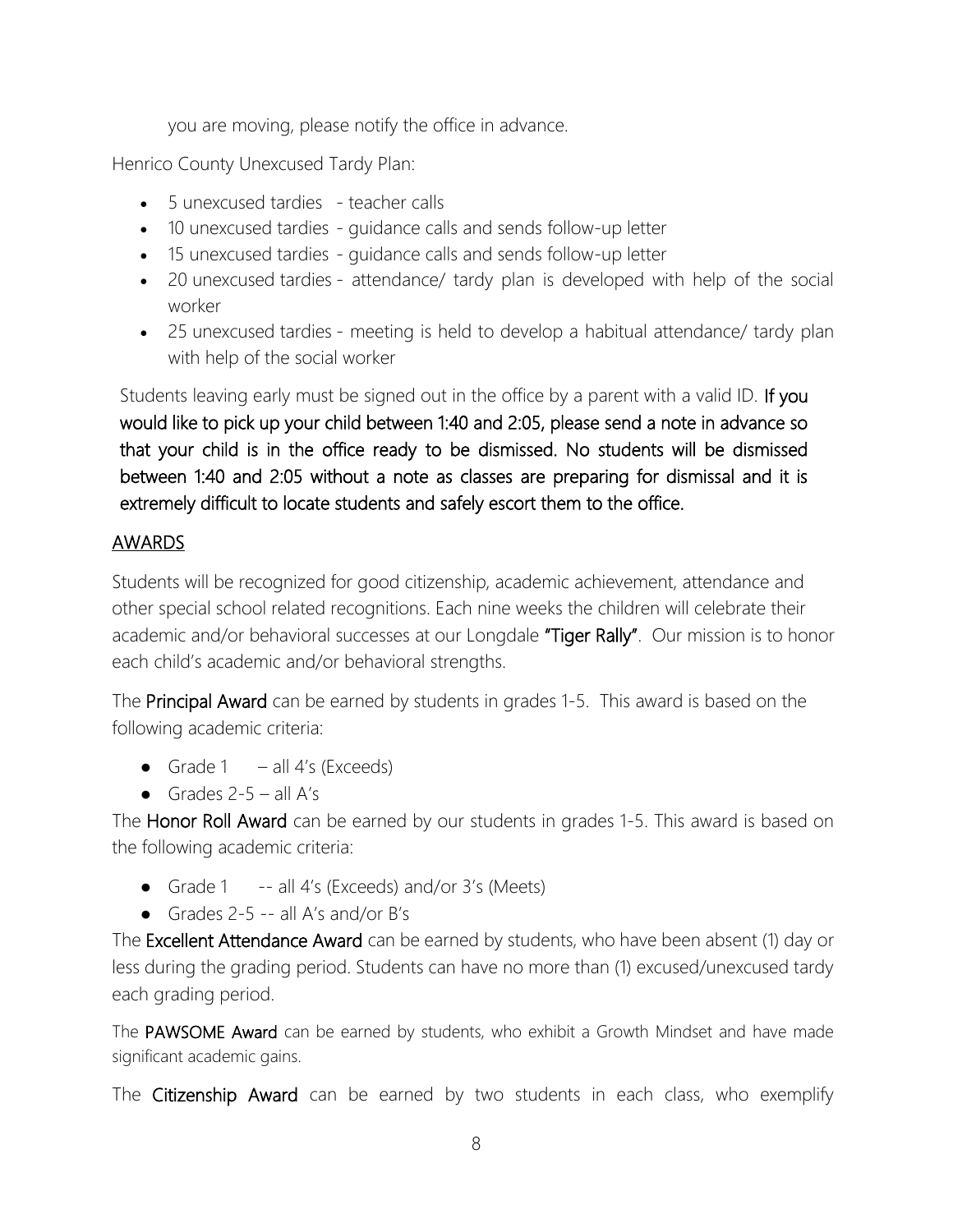outstanding character and model the expectations in behavior and work habits as outlined by the Henrico County Code of Conduct and classroom/school rules.

### **DISCIPLINE**

All students have a right to an education without disruption. This right must be accompanied by responsible behavior. Since discipline is based on mutual respect, it is important that students, parents, teachers and staff members be respected as they work together to foster good citizenship. Parents and students should read, discuss and sign the Code of Student Conduct form from Henrico County Public Schools. Students are expected to adhere to all classroom, school, and school rules.

## DRESS CODE

There is a definite correlation between dress, attitude, and achievement in school. Students at Longdale Elementary School are expected to look and behave in a manner, which ensures that all students receive the full benefits of a quality education. In support of the Code of Student Conduct, a student's appearance that is considered disruptive, distracting, or hazardous is prohibited. The dress code for Henrico County students will be in the 2019-2020 Code of Student Conduct.

- 1. If shorts are worn, they must be at least fingertip length.
- 2. Students may not wear muscle shirts, halter tops, or exposed midriffs.
- 3. Remove hats/hoods when entering the building.
- 4. Appropriate shoes for daily physical education are necessary.
- 5. Students may not wear flip-flops or high heels.
- 6. Shirts and other clothing with visible writing must display messages and illustrations that are appropriate.

Teachers, staff members, and parents are asked to encourage proper dress. Parents will be notified of inappropriate dress. A change of clothing may be required.

### EMERGENCY CLOSING

When it becomes necessary to close school due to snow or other emergencies, announcements will be broadcasted over local radio and television stations and may be considered official. Parents should have a plan worked out in advance with their children as to where they are to go should an early school closing be necessary. Should a closing be announced on the radio or television, please do not call the school to confirm the announcement; this ties up the telephone lines needed for emergency information. Channel 99 and the HCPS website, as well as the Henrico County Facebook and Twitter accounts, will post this information. A county-wide robo-call will also take place so please ensure your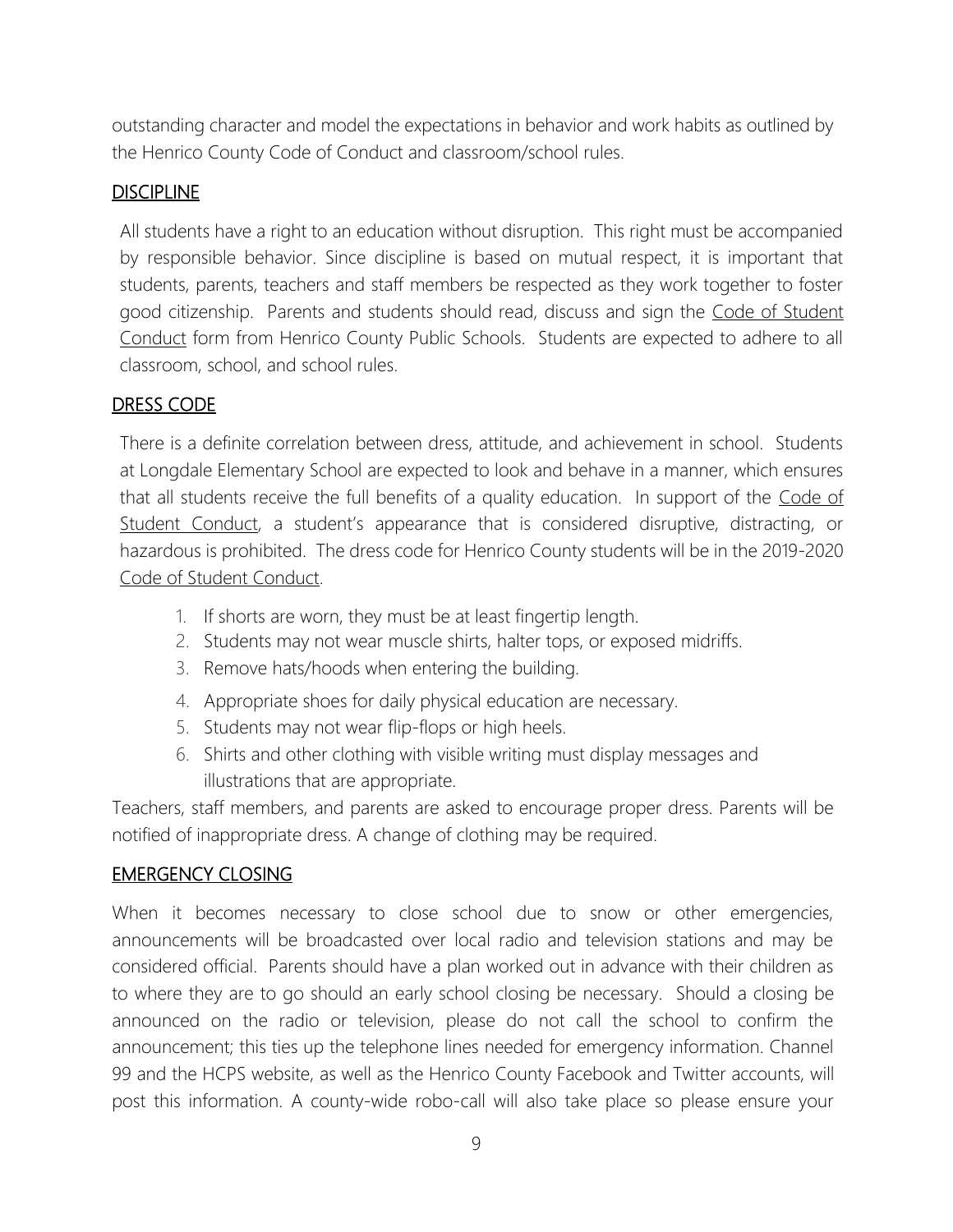contact information if up-to-date and you have opted-in to receive calls, emails, and/or text messages (message and data rates may apply) from HCPS and Longdale.

## EVACUATION/EMERGENCY DRILLS

Evacuation drills for the school building or school buses will be held twice each year. Fire drills are held twice in September and once a month for the months of October through June. In addition, Lock and Hide and Lockdown drills, tornado and earthquake drills, and bus evacuation drills will be conducted throughout the year. If the school had to evacuate to an off-campus location, parents/ guardians would be notified via the School Messenger on where and how to pick up your student.

## GRADING SCALE:

Grading Scale: K-1

- 4: Consistently Meets or Exceeds Standard
- 3: Usually Meets Standard
- 2: Approaching Standard
- 1: Below Standard

Grading Scale: 2-5

- $\bullet$  A = 90-100 Excellent
- $\bullet$  B = 80-89 Very Good
- $\bullet$  C = 70-79 Satisfactory
- $\bullet$  D = 65-69 Marginal Progress
- $\bullet$  F = Below 65 Failing

### HEALTH SERVICES

Parents of children who become ill while at school are notified and the children are returned home under arrangements made by the parents. Periodic screening tests for identification of possible problems of vision, hearing, scoliosis, etc., are conducted by Pupil Personnel Services of Henrico County Public Schools. Parents are notified and advised when referral to a physician is indicated by the screening tests. A cumulative record of height, weight and health factors will be maintained for each student in the school office.

First Aid

1. No treatment other than first aid as contained in the American Red Cross First Aid Manual, Department of Health and Education First Aid Guide for Schools, and periodic County Health Department regulations should be given pupils by school personnel.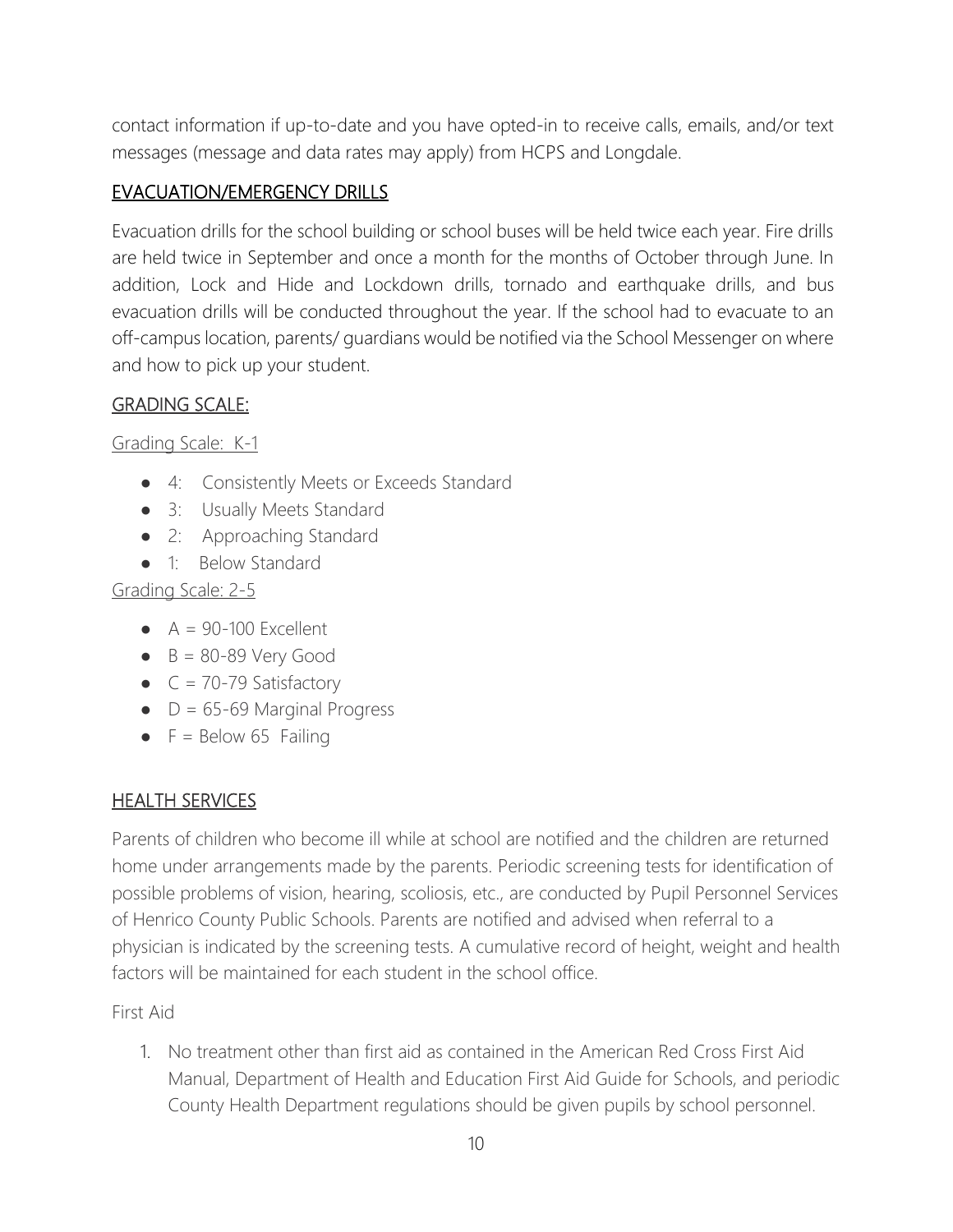- 2. Many students with chronic conditions and disabilities are able to attend school because of the effective use of medications and treatments. Any pupil who is required to have specific treatments performed (i.e., catherization, tracheostomy care) during the school day must comply with school regulations. These regulations include the following:
	- Written orders from a physician detailing the diagnosis, treatment, time, and frequency of treatment and the duration. These orders must be signed by a physician.
	- Signature of parent/guardian requesting the school division to comply with the physician's order.
	- The following information pertaining to first aid and medications which may be administered at school is taken from the Henrico Policies Handbook 6-09-  $002$

### **Medications**

No medicine shall be given to pupils by school personnel except as herein provided. Parents are advised to give medications at home and on a schedule other than during school hours, if possible. If it is necessary that a mediation be given during school hours, the procedures set forth in this regulation shall be followed.

A. Prescription Medicine for Four-Year Old Program, Elementary and Middle School Students

- 1. The parent of any student under medical care and using prescribed medication during school hours is required to present to the school nurse/ clinic attendant, the principal, or principal's designee, a physician's order stating the name medication prescribed for the student, the time to be administered, the dosage of medication, the total duration of treatment, and the diagnosis or reason the medication is needed, unless reason should remain confidential. Administration of medication at school also requires the written signature of the parent/ guardian on the Medication Permission Form.
- 2. The physician should alert the school when a student might experience a serious reaction while receiving prescribed medication. This can be indicated on the Medical Permission Form.
- 3. All medications will be secured in the health office in its ORIGINAL CONTAINER or in an appropriately labeled pharmacy container. All medications will be under lock when not in use. If the clinic attendant/school nurse is not in the health office, medications will be under double lock.
- 4. It is strongly recommended that the parent/ guardian transport prescription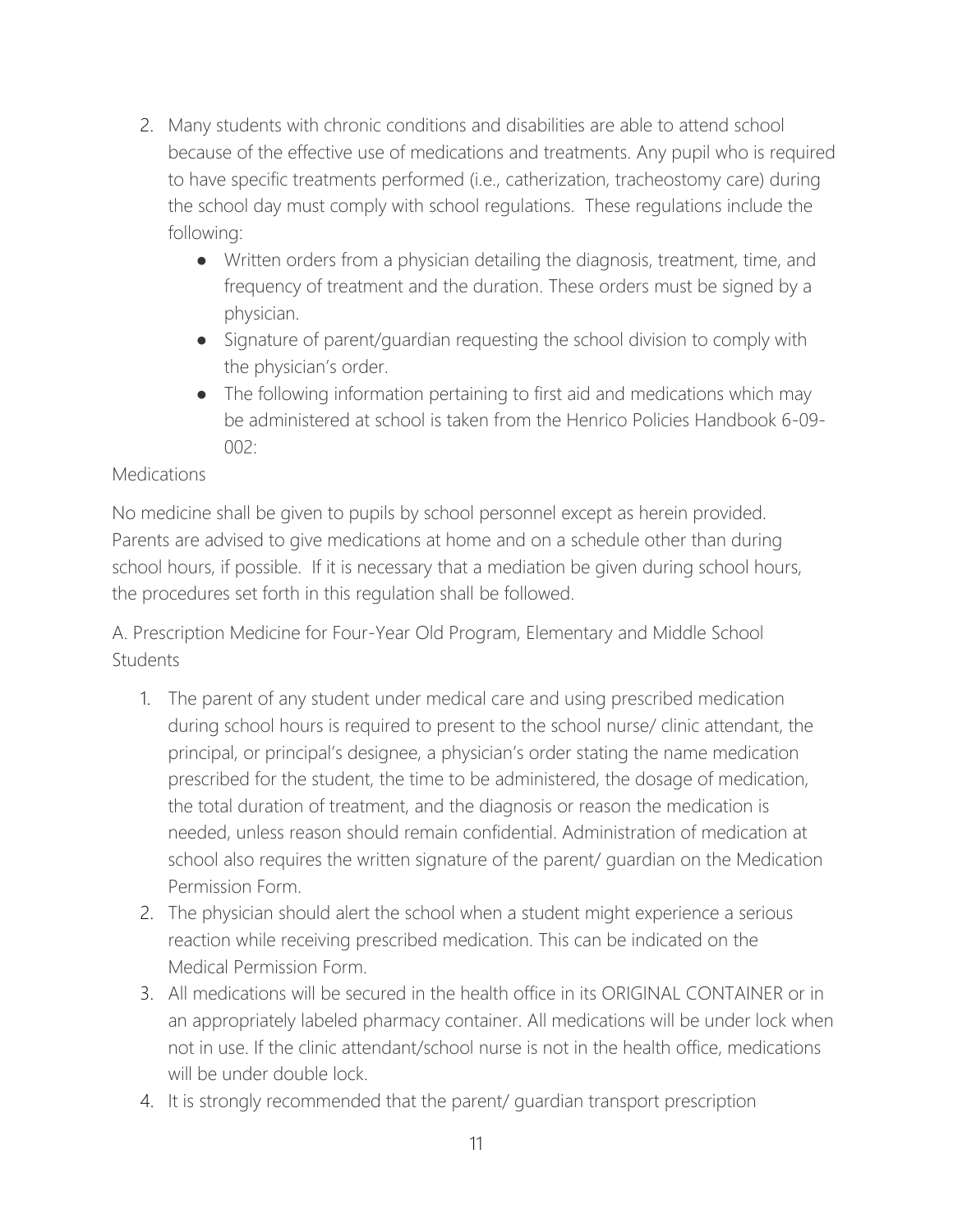medication to the student's school. In the case of four-year olds, medication is REQUIRED to be transported by parents.

- 5. Only one week or less supply of medication should be brought to school unless medication is to be taken daily throughout the school year. For short-term medications (less than 10 days), i.e. antibiotics, the prescription label on the bottle may be accepted as the physician's order. Parents must understand that medications in elementary schools are given by unlicensed personnel.
- 6. The school Health Office Medication Log is utilized to document when each medicine is given to a student.
- 7. All students will come to the school health office for administration of medication.
- 8. Herbal medications will NOT be given in Henrico schools without written permission by physician, which shall include desired and adverse effects.
- 9. Exceptions to these regulations may be necessary depending on individual circumstances. Exceptions may only be authorized by the principal, school health services or school nurse.
- B. Non-prescriptions Medication for Four-Year Old Program, Elementary and Middle School Students.
- 1. Written permission must be provided indicating the name of the medication, dosage, time to be given, the reason for its administration, and the parent/guardian's signature on the Medication Permission Form.
- 2. Included on the Medication Form is a signed parental statement relieving the school of any responsibility for the benefits or consequences. Parents must understand that medications in elementary schools are given by unlicensed personnel.
- 3. The medication and the Medication Form SHOULD be delivered to the school by the parent/guardian. In the case of four-year olds, medication is REQUIRED to be transported by the parent. Medication must be unopened and in its ORIGINAL CONTAINER. Expiration dates will be followed.
- 4. Any non-prescription medication which is to be given for more than three consecutive school days must be authorized by a physician in writing.
- 5. The Health Medication Log is utilized to document when each medicine is given to a student. All students will come to the school health office for administration of medication.
- 6. Exceptions to these regulations may be necessary depending on individual circumstances. Exceptions may only be authorized by the principal, student health services supervisor or school nurse.
- 7. Attempts (letter and/or phone call to parent) should be made to return prescription medications at the close of the school year if not previously returned. Those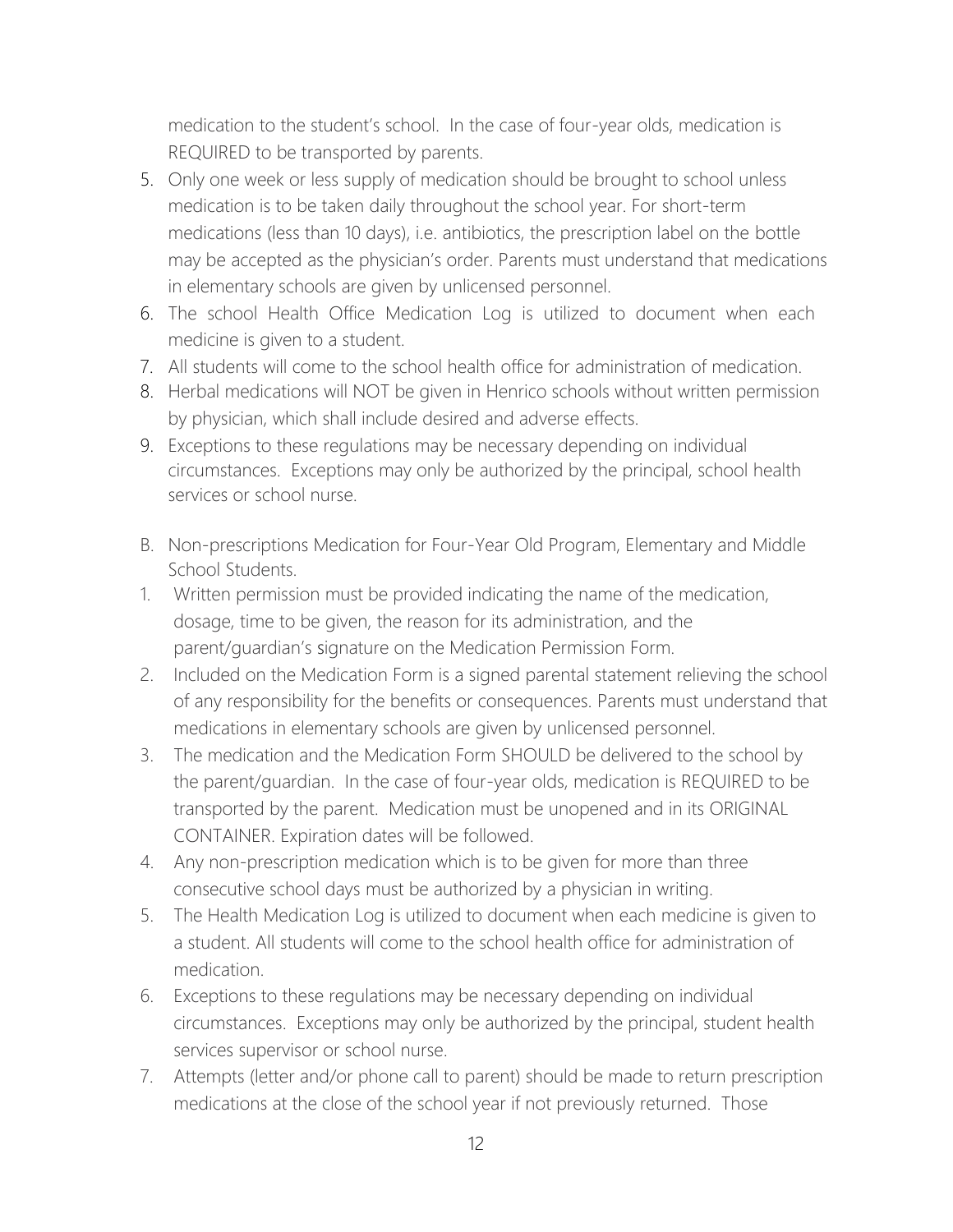prescription medications not returned at the close of the school year will be destroyed. No medication shall ever be dispersed from a bottle or container which is not properly labeled according to the label requirement outlined above.

## HOMEWORK

Homework will be assigned for most evenings. The assignment will be related to specific instructional objectives and should enrich and reinforce classroom work. Homework will be reviewed in class to provide students and teachers immediate feedback.

Time allotments for homework are as follows:

- Kindergarten No specific time allotment. Opportunities for reading readiness, enrichment and language awareness are encouraged.
- Grades 1 and 2 Thirty minutes per evening.
- Grade 3 Forty minutes per evening.
- Grades 4 and 5 Sixty minutes per evening.

Please note that the time to complete homework assignments varies based on each child's learning style, attention span, work habits, etc. Encourage your children to do their best in their school work. Praise them for a job well done.

INSTRUCTION: We work hard to minimize the disruptions in our classrooms daily so we ask that you remember the following during your visits and calls:

- 1. Dropping off snacks, school projects, homework, etc. Please make sure to send in all items to school with your child. When items are dropped off at school for students, this requires us to page the classrooms and interrupt instruction. Please help your child pack their bookbag the night before.
- 2. Classroom visits Visits to the classroom will be limited during the day. If you need to speak to your child's teacher, you may leave a message in the office and the teacher will contact you at their earliest convenience. When parents "drop in", this interrupts and distracts the students from their learning.
- 3. Early Dismissals: Please send a note to school and the teacher will do their best to have your child ready at the time you requested. Try to limit Early Dismissals as frequent Early Dismissals lead to missed instructional opportunities.
- 4. Cell Phones: Elementary students are **NOT** permitted to possess, display, use or activate cellular telephones on school campuses, school buses, or at school sponsored activities at any time. Cell phones can easily become a distraction. If students bring cell phones to school, they will be taken and placed in the office for a parent to pick-up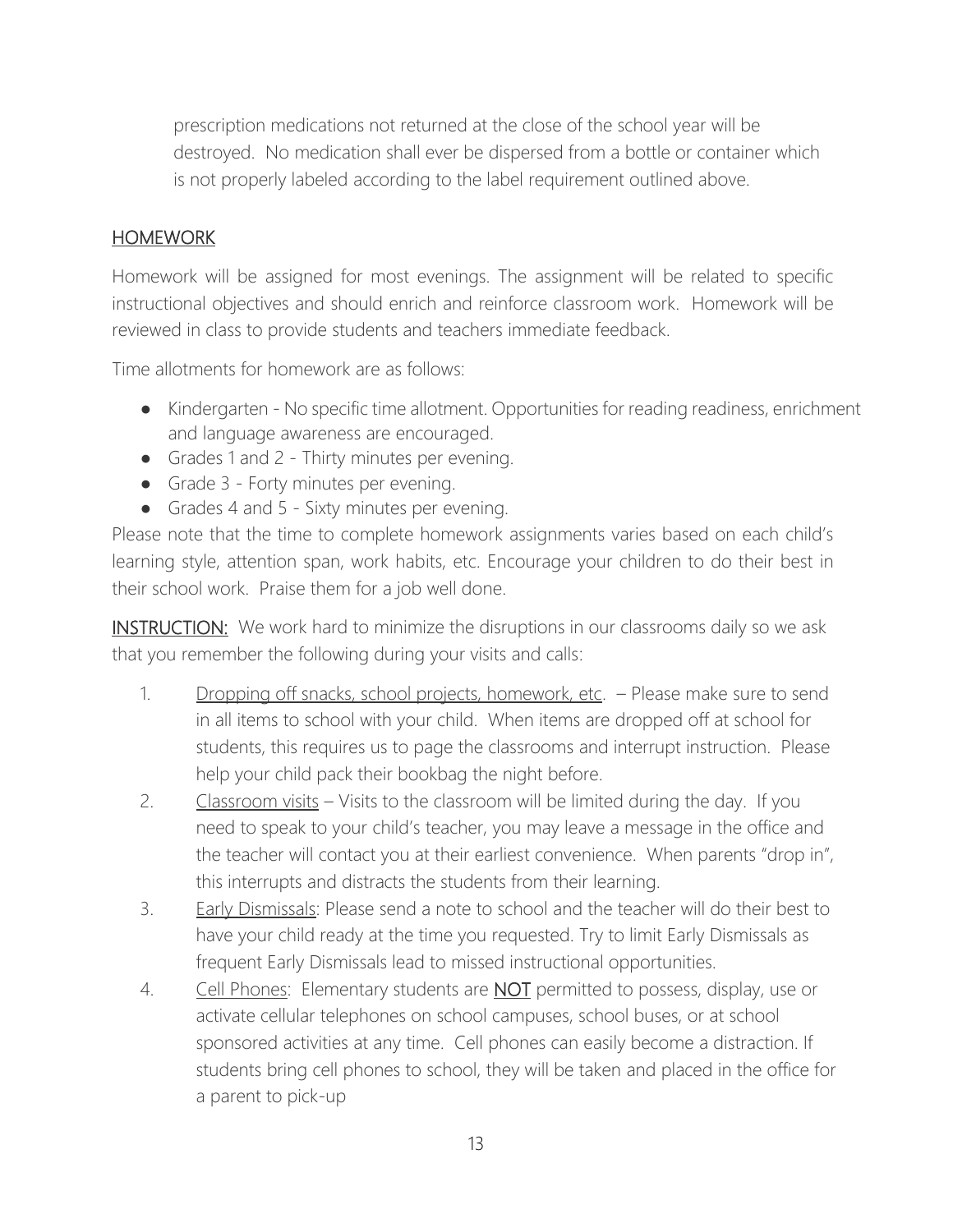## LUNCH VISITATION

Parents, Legal Guardians, and Non-Custodial Parents:

Parents, legal guardians and non-custodial parents will sign in using the Visitor Management System in the front office to obtain a visitor's pass. Parents, legal guardians and non-custodial parents may then have lunch with their child following the rules and expectations set forth by the school.

Relatives and Other Visitors:

Anyone listed on the "Authorized to Release" form, completed at the beginning of the school year, will be allowed to have lunch with that particular student in the school cafeteria, and the below procedures will not apply. However, for any relatives and other visitors not listed on the "Authorized to Release" form, the following procedures apply:

- A written permission note from the student's parent or legal guardian is required each time a relative or other visitor wants to have lunch with a child.
- The note must be sent in advance, with the student, and given to the student's teacher or to the office staff, similar to the way a bus pass is handled.
- The note must include the child's name, visitor's name, the date of the visit, and it must be signed by the parent or legal guardian.
- Phone calls, emails, or text messages will not be accepted because we cannot be certain the sender can be authenticated.
- In order to obtain a visitor pass, all visitors will need to present a valid ID when signing-in to the Visitor Management System in the front office.
- Visitors may then have lunch with the student they are visiting, following the rules and expectations set forth by the school.

## MAKE-UP WORK

If a student is absent fewer, the work is normally made up following an absence. The usual time frame for make- up work is the number of days absent plus one. If due to extended illness or other excused absences when a student will be absent for more than three days, a parent may request make-up work prior to the student being out sick. However, in doing so, the work must be completed and turned in on a date as directed by the classroom teacher. We appreciate your consideration in giving the teacher **twenty-four hours** notice for requested assignments.

### MEDIA CENTER-LIBRARY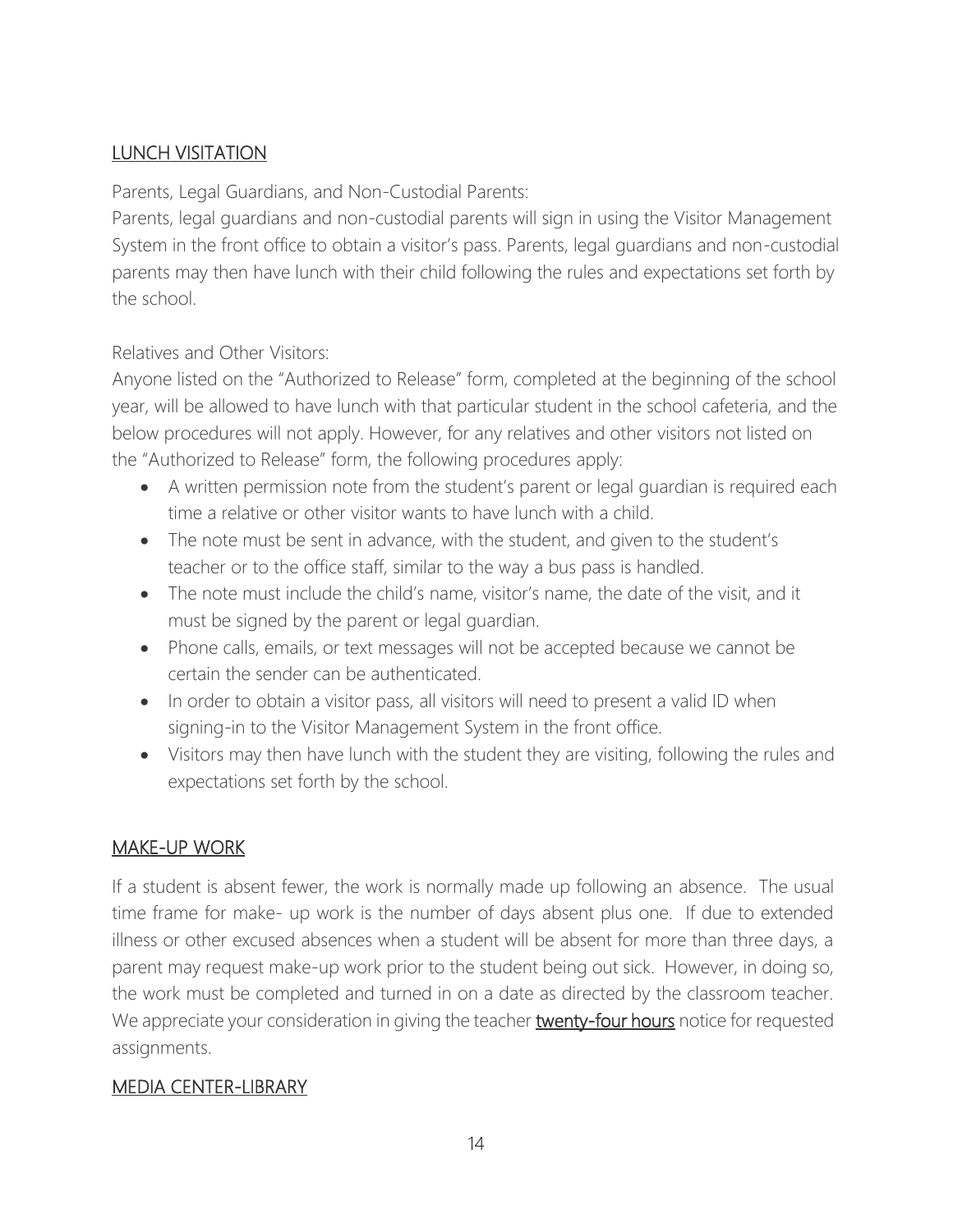The media center is open every day for students to check out or return books, to do research, to complete assignments during planned lessons, or to browse. Students are expected to enter and browse quietly and to observe good library manners. Books may be checked out for a one week period and may be renewed if the book is not in demand. Students are responsible for returning Library Books in good condition. It is advisable to check each book before leaving the library for any damage to avoid being held responsible for it. Lost and damaged books must be paid for by the student.

## PARTIES AND BIRTHDAYS

School Board policy stipulates that one party may be held during the year on school time. This activity is scheduled during the last hour of the last school day before winter vacation.

Student Birthdays:

- Please do not send birthday invitations to school unless you are inviting your child's entire class.
- For safety reasons and transportation policy, balloons, flowers, etc. are not permitted.
- Due to various allergy and food restriction concerns, no edible treats may be sent to school or distributed at school. This includes but is not limited to cupcakes, cakes, candy, etc.
- If you would like to eat lunch with your student to celebrate his/ her birthday, feel free to bring an edible treat for you and your child.
- If you would like to give each student in your child's class something in honor of his/ her birthday, non-edible treats such as stickers, pencils, etc. may be brought to school and distributed.

### PARENT INVOLVEMENT

To ensure that all students attending Longdale Elementary School receive the maximum benefits of their education, cooperation between the home and school is imperative. We request your support in every phase of school life. Please contact your child's teacher to see how you can assist. Become active in Longdale's PTO as well.

### POLICIES AND REGULATIONS MANUAL

A copy of the Policies and Regulations Manual of Henrico County Public Schools is available to students, employees, and the public on the HCPS website, [www.henricoschools.us.](http://www.henricoschools.us/) Any person unable to access the online policy may request a copy of a specific policy by contacting the Policy and Constituency Services Specialist at (804) 652-3714.

## PTO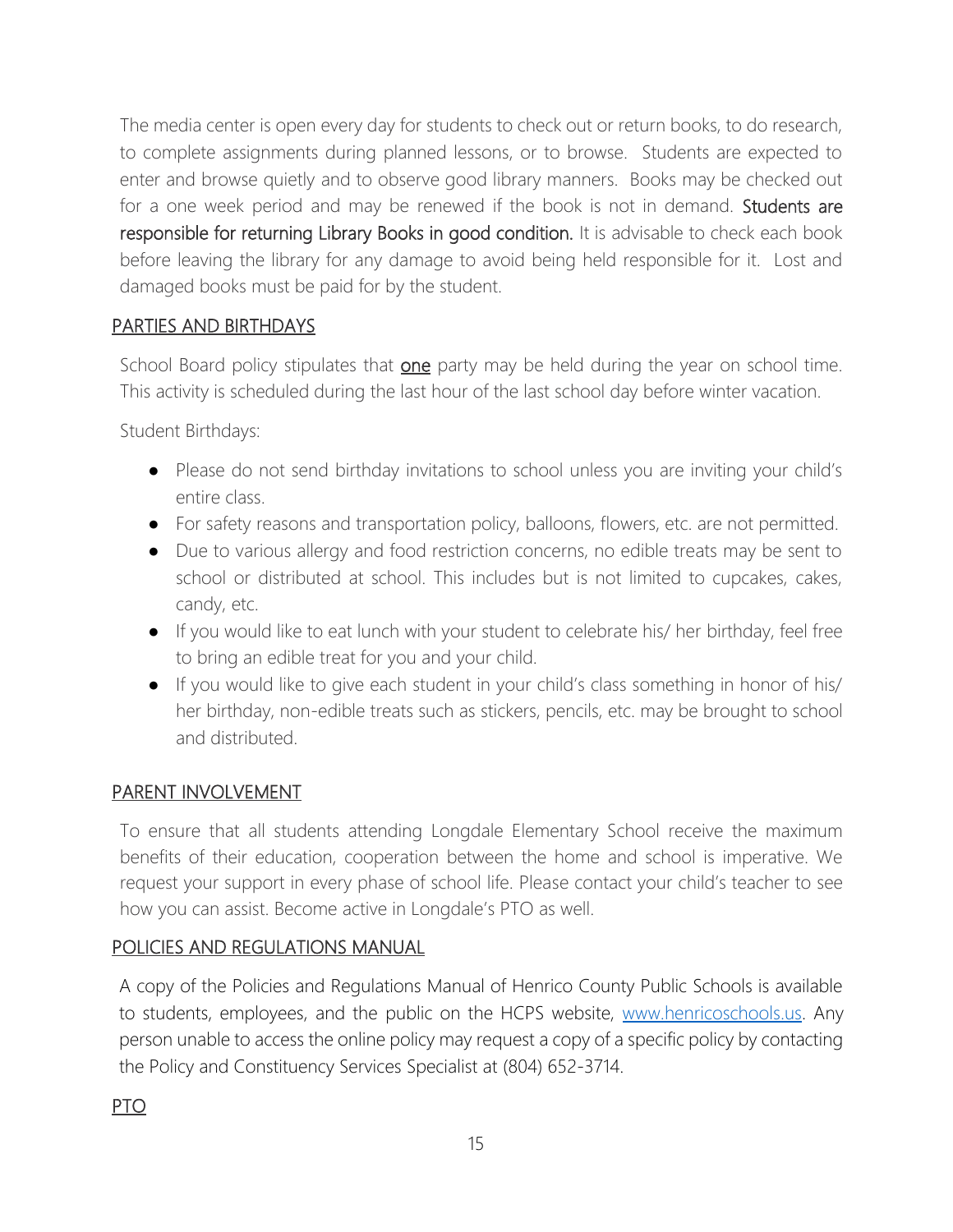Parents support the Parent Teacher Organization (PTO) by joining and attending meetings and functions on a regular basis. Longdale Elementary encourages all parents to join our PTO. Notification of PTO meetings and events will be sent out by the PTO. This information is also located on the school's WEB page. [\(](http://www.henrico.k12.va.us/es/Long-)[http://schools.henrico.k12.va.us/longdale/\)](http://schools.henrico.k12.va.us/longdale/) and the PTO Website: http://longdalepto.wix.com/littletigers

#### REPORT CARDS AND RECOGNITION

Evaluation is a continuous process to measure a student's growth. Formal and informal evaluation will be used to determine individual and group status for placement, program planning and progress.

Evaluation techniques are varied and may be used to identify academic talent and learning difficulty, to help schools access the outcomes of educational programs and to help students learn by indicating areas of strength and areas where improvement or greater emphasis are needed.

Report cards will be sent home every nine weeks for students in grades K-5. Papers will be sent home weekly for parents to review, sign and return to the teacher. Parents are urged to schedule conferences to discuss their child's progress or any problem the child is experiencing.

Parents of students in Grades 2-5 can track their student's grades using the Parent Portal. Please sign up for this service at the beginning of the year at this website: https://sis.henrico.k12.va.us/public/home.html

#### SAFETY PATROL

Under the supervision of a faculty member, students are trained to instruct, direct and control walking to and from their classroom. Their leadership promotes safe practices at all times. Fifth grade students are recommended by teachers based on good citizenship qualities and responsibility. Parents must give permission for participation.

#### SCHOOL NUTRITION SERVICES

- This year, Longdale will be participating in the CEP program, which means ALL students will be receiving free breakfast and lunch throughout the year. Students may still pack their lunch and buy snacks.
- Adult Lunches will cost \$3.60 per lunch.
- Low-Fat or Non-Fat Milk: \$0.65
- À La Carte Items: à la carte prices are established in August.

STUDENT MEAL PERSONAL IDENTIFICATION NUMBERS: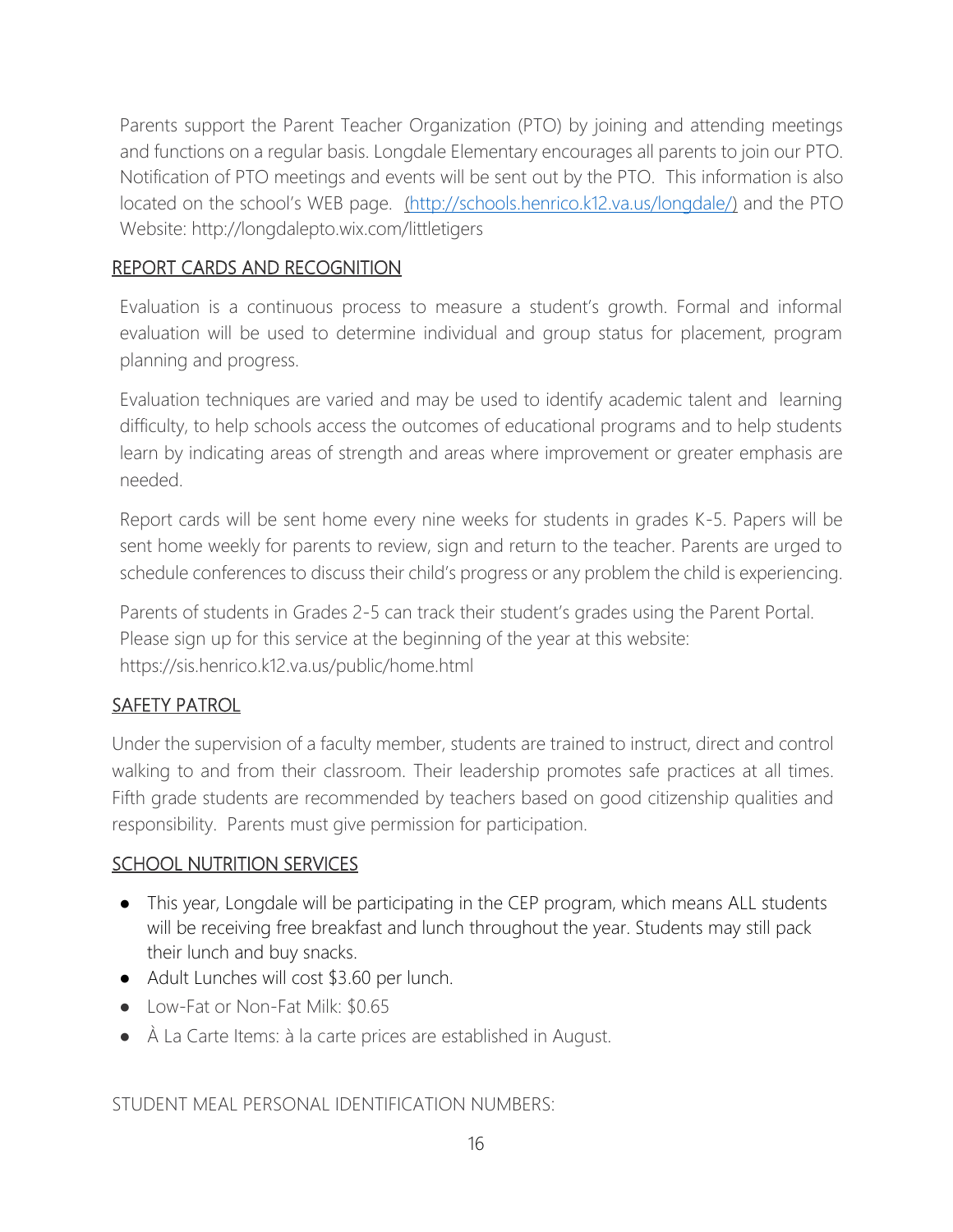All students are issued a unique (5-digit) student meal Personal Identification Number (PIN). This PIN is used for the duration of the student's academic career. The PIN will remain active for any student who transfers between HCPS schools. A new student meal PIN can be issued at any time upon request, if it is suspected the original has been compromised. For questions or assistance, please see your school's Cafeteria Manager.

All student account balances are linked to the Student's ID Number and follow the student to any Henrico County School. Account balances from previous school years automatically carry forward to the current school year (2018-2019).

### ON-LINE MENU & NUTRITION INFORMATION:

School Nutrition Services has an electronic menu publication system (Nutrislice) that is beneficial to students and parents. In an effort to reduce environmental waste and be more cost conscious, all menus are only available on-line. Please visit [Henrico.Nutrislice.com.](http://www.henrico.nutrislice.com/)

Nutrislice provides access to current nutritional information *(including: calories, fat, carbs, sodium, protein, fiber, cholesterol and ingredients)* on all menu items in order to plan and monitor choices being offered daily. This information also benefits parents and school nurses in dealing with students who are diabetic or have severe food allergies. This program is updated as menus change.

### SCHOOL STORE - "TIGER TREASURES"

Students are asked to furnish supplies requested by their teacher. It is important to have necessary and appropriate supplies at school at all times. Students may purchase supplies in the school store on Friday mornings. Some of the items available at the school store are pencils, erasers, composition books and grippers.

#### STUDENT COUNCIL ASSOCIATION

The purpose of the Student Council Association (SCA) in first through fifth grade is to promote democracy, good citizenship and leadership skills. Under the supervision of a faculty member, the SCA members preside over meetings and activities, which support the school.

#### STUDENT RECORDS

Either natural parent, regardless of who has custody, may have access to cumulative and confidential student records even if the other parent objects unless there is a court order prohibiting the parent's access to school records. Either natural parent may also ask for a conference to discuss a child's progress. Only a custodial parent may make decisions about a child's education program. Stepparents, grandparents or other relatives may not review a student's records without the written consent of the parent or legal guardian. (In Virginia,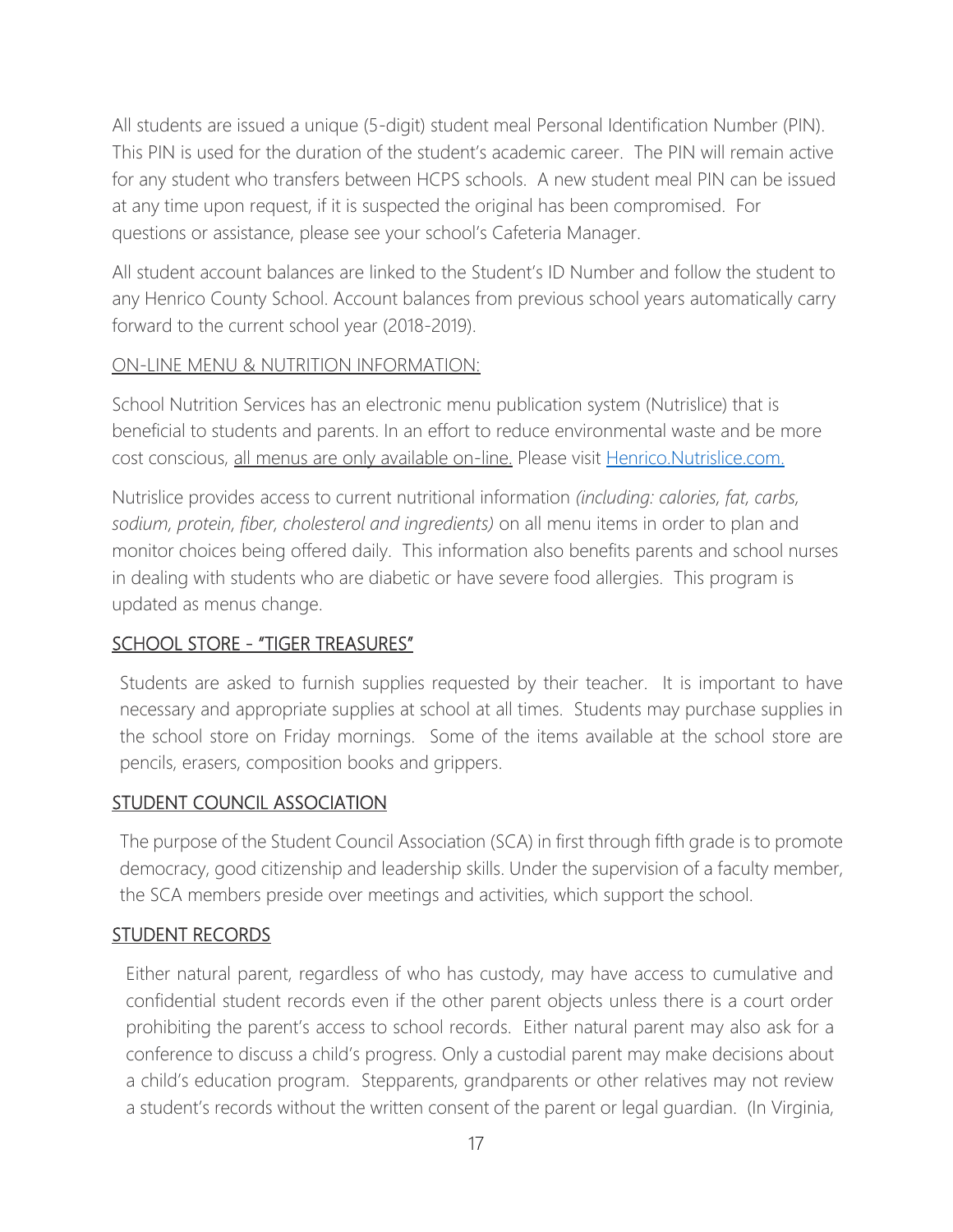a court order is required for a person to become a legal guardian or to receive legal custody of a child).

#### SUPPORT PERSONNEL

- School Counselor Henrico County Schools offer a developmental quidance program in the elementary school. The school counselor's duties include counseling, consulting and coordinating school and community projects. The counselor meets with the students in the classroom setting, individually, and in small groups. Grade specific guidance programs will be presented in each class throughout the school year.
- Resource Teacher A resource teacher works with the principal, associate principal, the classroom teachers and students. The resource teacher locates textbooks and other materials that classroom teachers need. She also works directly with students doing testing, instruction, and enrichment activities.
- Interventionist These individuals oversee programs that are designed so that students working in a small group can receive extra help with reading and/or math. The interventionists work with students in the regular classroom and also in the Intervention classrooms. Students are selected to be in the programs based on assessment scores, teacher's evaluation and grade level performance. The flexibility of the programs allows students to move in and out of the programs based on identified needs.
- School Social Worker Social workers have an important function within the department of Instructional Support Services in the Henrico County school system. They provide a cluster of services to students, parents, families, school staff and administrators. They have the professional background that enables them to support the goal of educating all children in the school division. In order to implement this goal, they are assigned to a cluster of three to five schools and/or programs. Their primary function is to unite the efforts of the home, school and community in resolving problems, which prevent students from full use of their educational experiences.
- School Psychologist The school psychologist facilitates the academic, social and emotional growth of students. Besides consulting with parents, administrators and other individuals relating to student needs, the psychologist participates in the development, coordination of and follow-through of prescriptive educational plans

### **TEXTBOOKS**

Textbooks are furnished free by the Henrico County School Board. If these books are damaged or lost, parents are required to pay for them. Please discuss with your child the importance of the proper care of all school property. Parents may be legally responsible for any damage to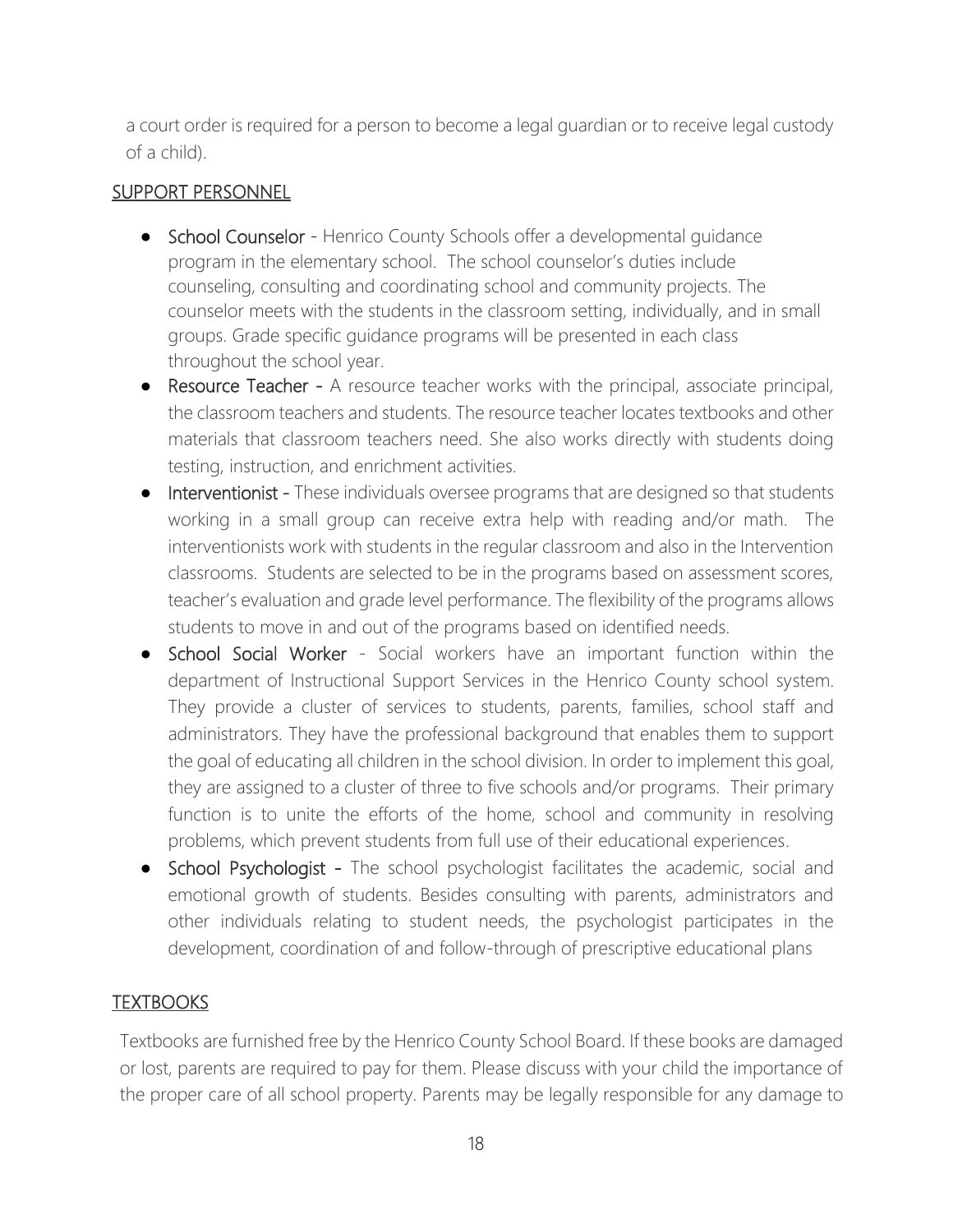school property intentionally caused by a student.

## **TRANSPORTATION**

- WALKERS: Students living less than one-half mile from school may walk. Students who walk are asked to go directly to and from school each day. Stress proper road safety with your child.
- BUS RIDERS: Students living more than one-half mile from school will be transported by school bus. Riding the bus is a privilege, which can be revoked if bus safety rules are not followed. Students must respect the bus driver at all times. Written permission from a parent is required for a child to ride another bus home from school.
- PARENT PICK-UP: If you pick up your child after school, you will need an Orange Pick Up Pass. This will be assigned during Open House and Back to School Night and anytime in the Main Office. The pass should be displayed on your rearview mirror for easy recognition/visibility. Car riders are dismissed at 2:10 p.m. Please make every effort to pick-up your child by 2:30 p.m.
- BICYCLE RIDERS: Only third, fourth and fifth graders, who are in the walking zone may ride bicycles to and from school. Bicycle riders must adhere to the following rules:
	- 1. A "Bicycle Permission Form" must be signed by parents and the student, approved by the teacher and the principal and kept on file in the office.
	- 2. Bicycles must be secured with locks in the area designated for bicycle parking.
	- 3. Parents should make sure bicycles are properly registered and licensed with Henrico County.
	- 4. Bicycles must be parked at the bicycle rack upon arrival at school. Students are not to ride their bikes on school grounds.
	- 5. The school will not assume responsibility for lost, damaged or stolen bicycles.

### TRANSPORTATION CHANGES:

The safety of our children is always of the utmost importance and highest concern. For this reason, transportation changes are not accepted over the telephone. Students should know their transportation home from school each day *BEFORE* arriving to school in the morning. If a change in your child's normal transportation becomes necessary, please send *this change in writing to your child's teacher.* A copy of the transportation note will be kept in the office and logged into a Daily Transportation Sheet.

Also, any time someone is sent to pick up your child, who is not on the Authorization To Pick Up Sheet, a written note with their name on it is required each time. The person picking up your child will be required to present a photo ID to the office personnel. Please maintain a